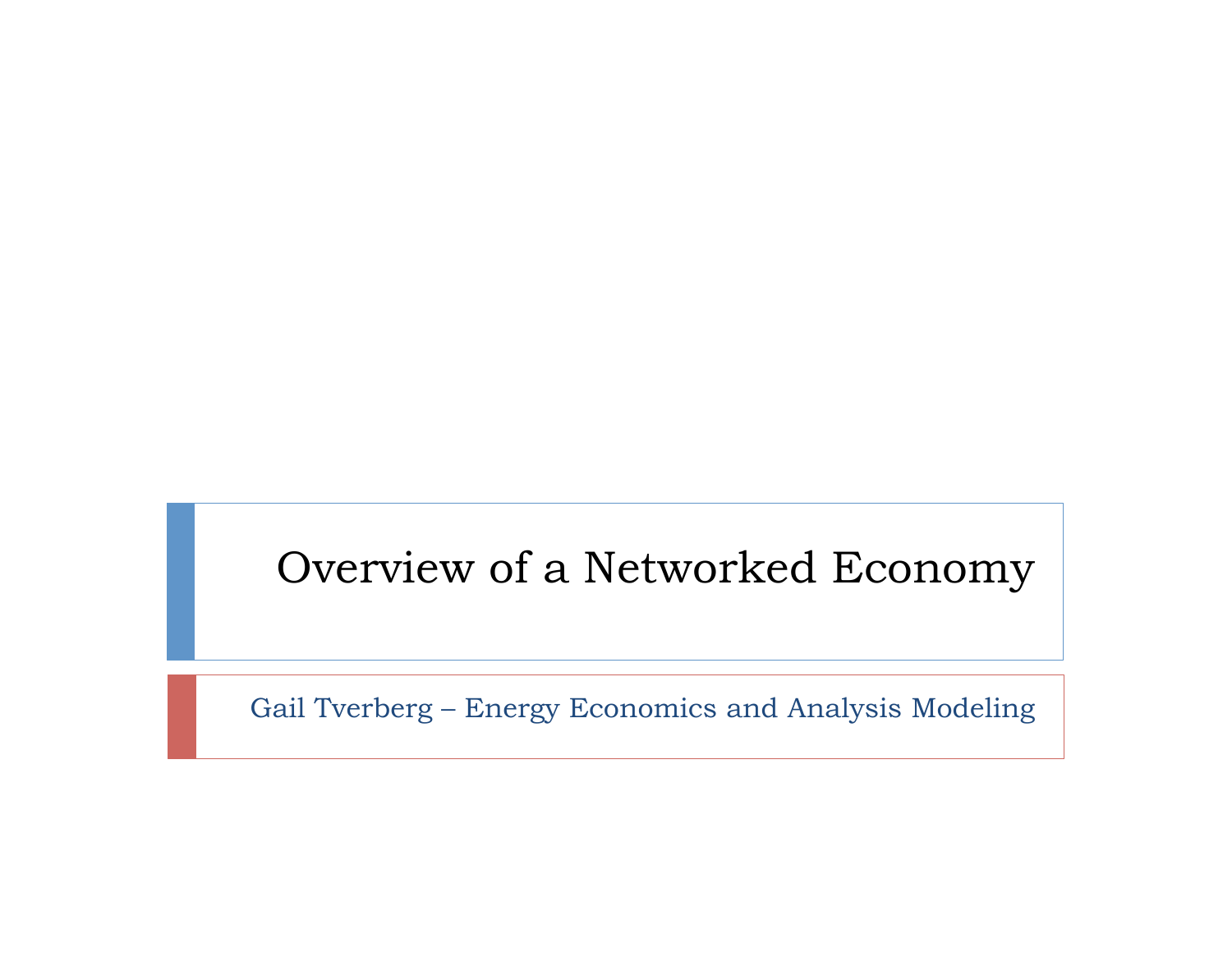### We are all familiar with how an economy works

- **I** New businesses are added over time
	- ▶ Try to fill needs other businesses are not meeting
	- } Look at government rules, customers available
		- } Also availability of suppliers, workers
- ▶ People participate, both as workers and as consumers
	- **If** Usually buy the low priced product
	- ▶ Can't buy more than they can afford
	- ▶ Want job that pays as much as possible
- $\triangleright$  Governments keep changing the rules
	- ▶ Also add roads, schools, trains
- } Businesses and consumers adapt to changing situation
- ▶ A financial system ties things together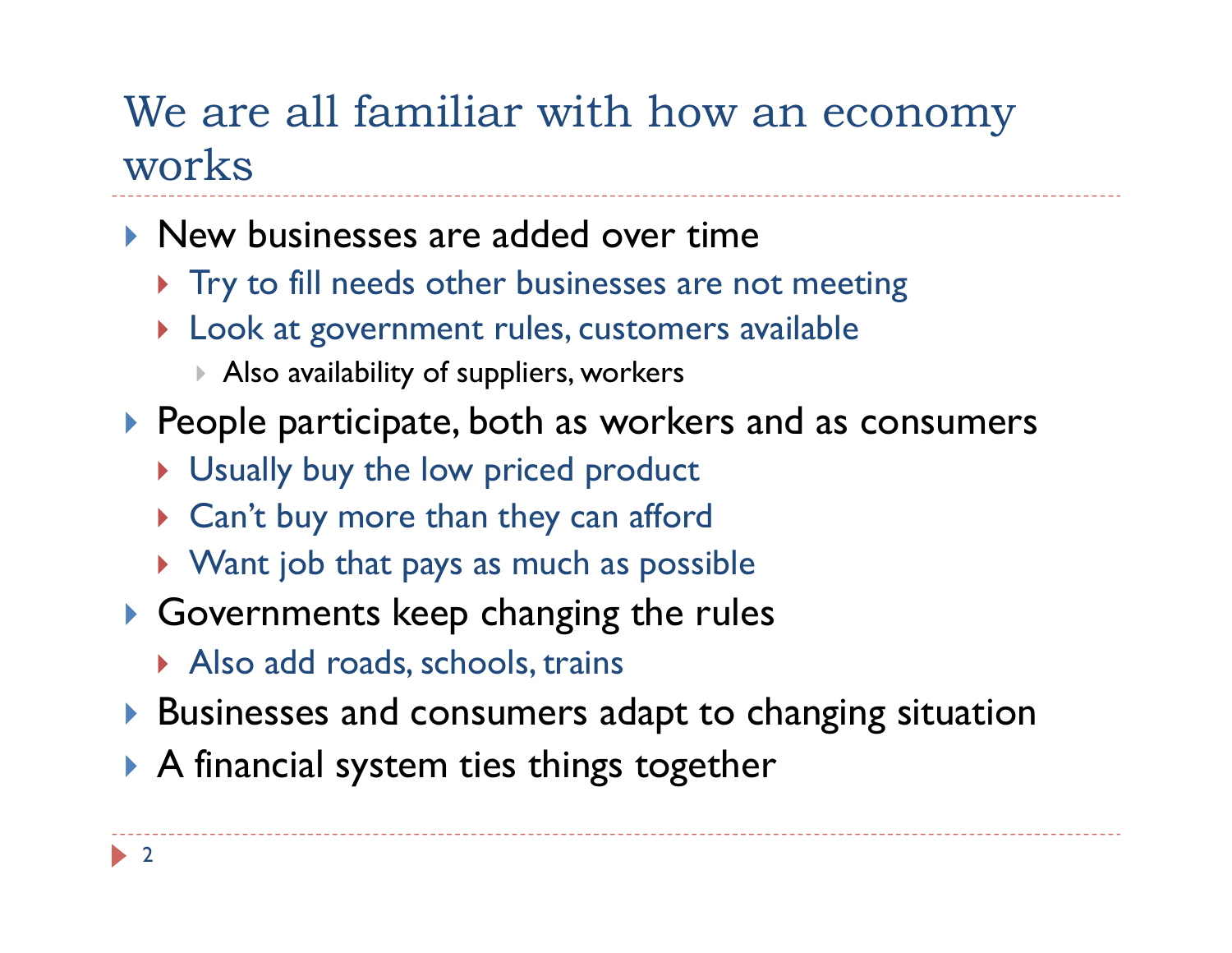## Does the previous slide agree with the way you think of an economy as working?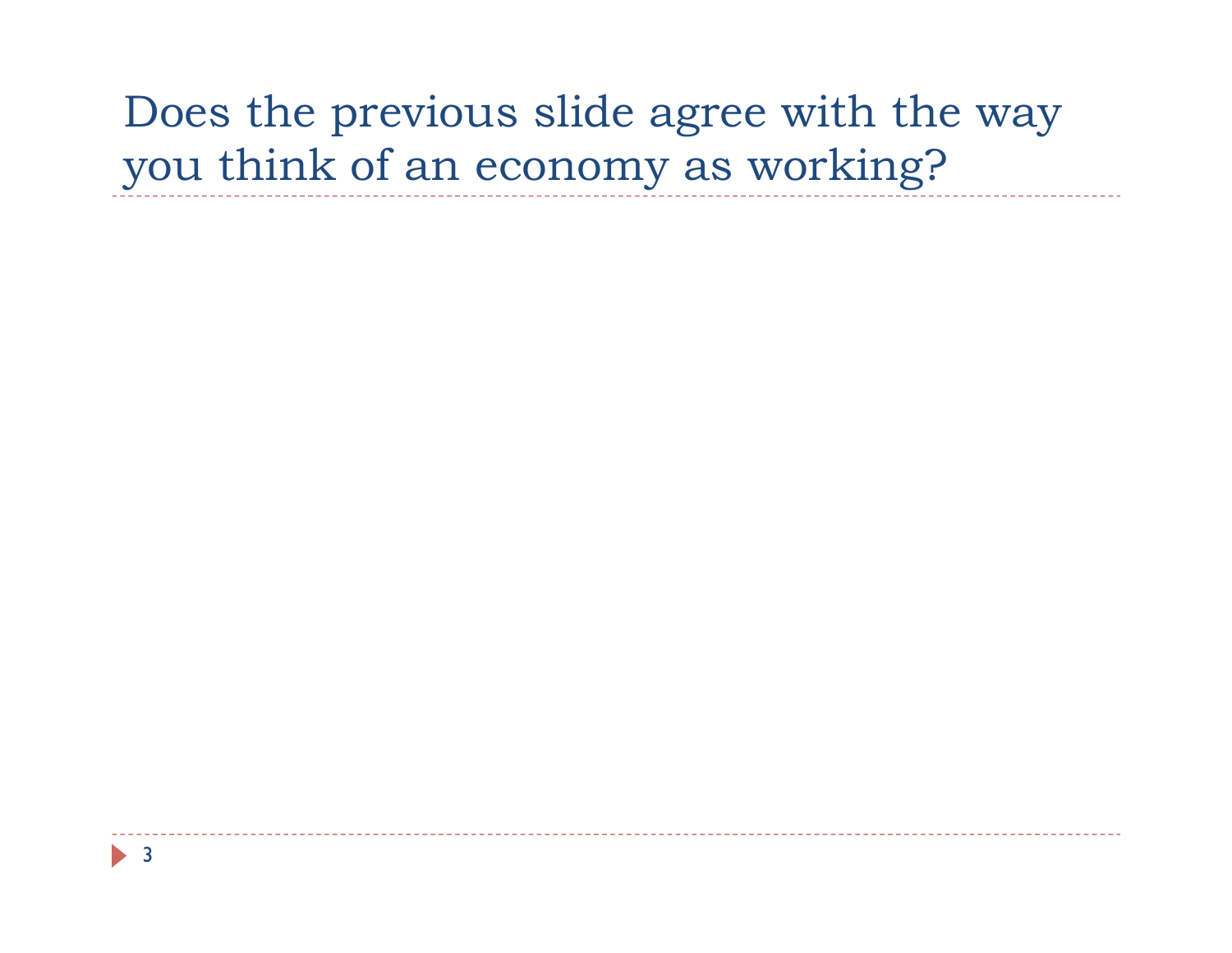I imagine the economy as being like a child's toy – it gets built higher and higher

▶ Some sticks get taken out, and new ones added



Leonardo Sticks http://www.rinusroelofs.nl/structure/davinci-sticks/gallery/gallery-01.html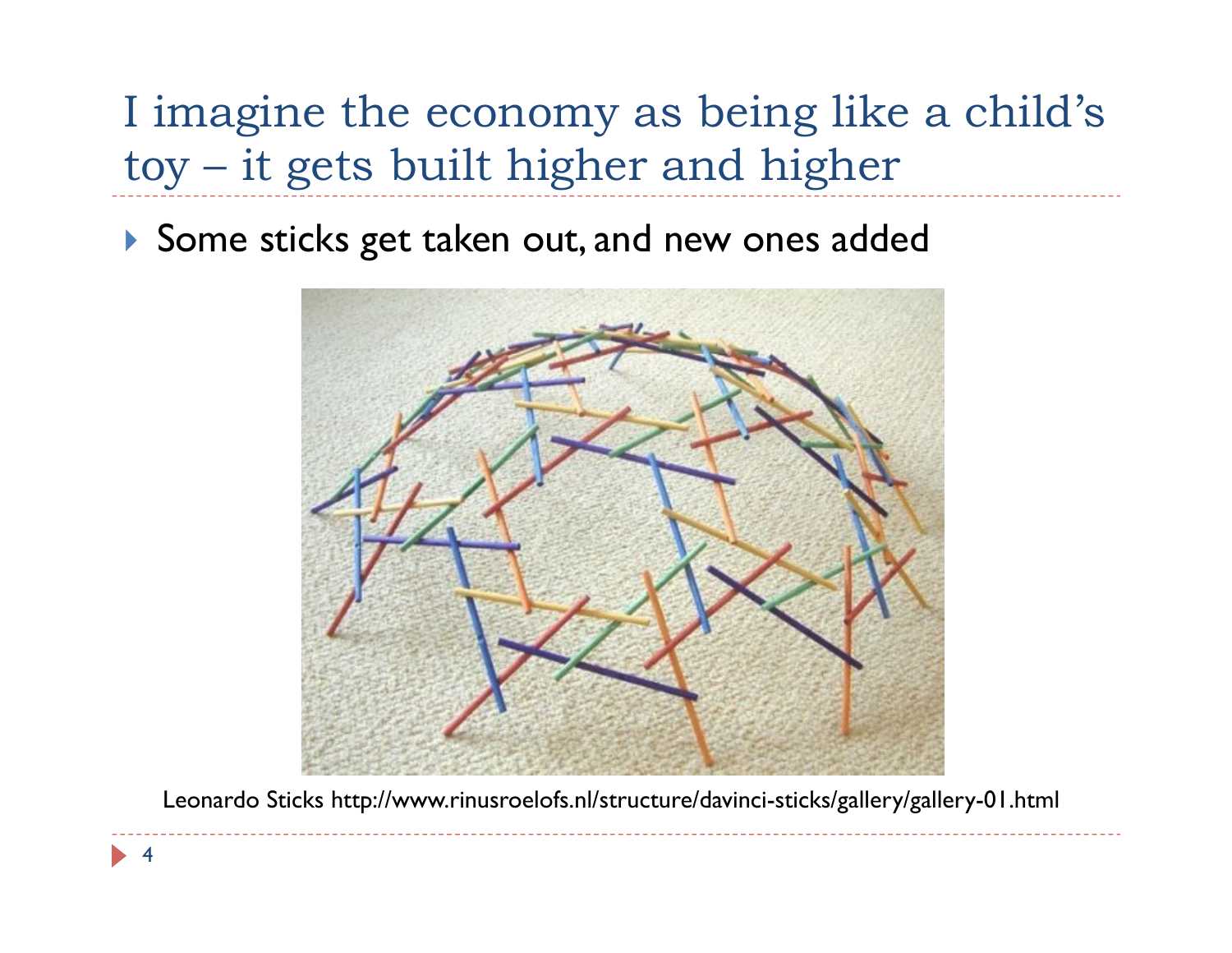What happens when the Three Gorges Dam was built over the Yangtze River?

- ▶ What changes were made?
- ▶ How does the new electric power change lives?
- ▶ How does the loss of farmland change lives?
- ▶ How do the new homes change lives?
- If Is it possible to "go backwards"?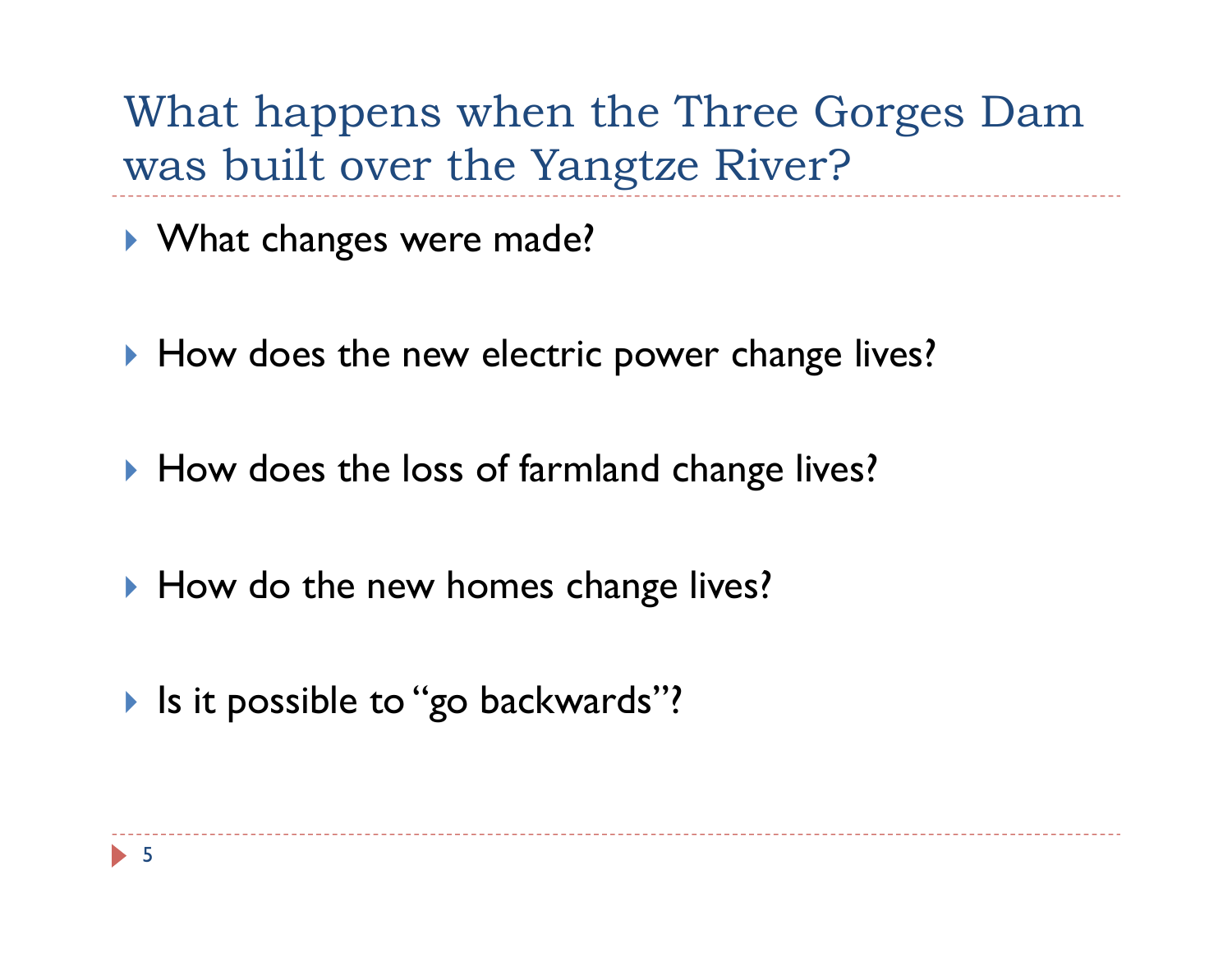How about industrialization since 2001?

- ▶ How did it change lives?
- **Does everyone know how to raise crops now?**
- ▶ Are as many animals used in plowing available now as before?
- ▶ Could the system go backward, now, to a preindustrialized state?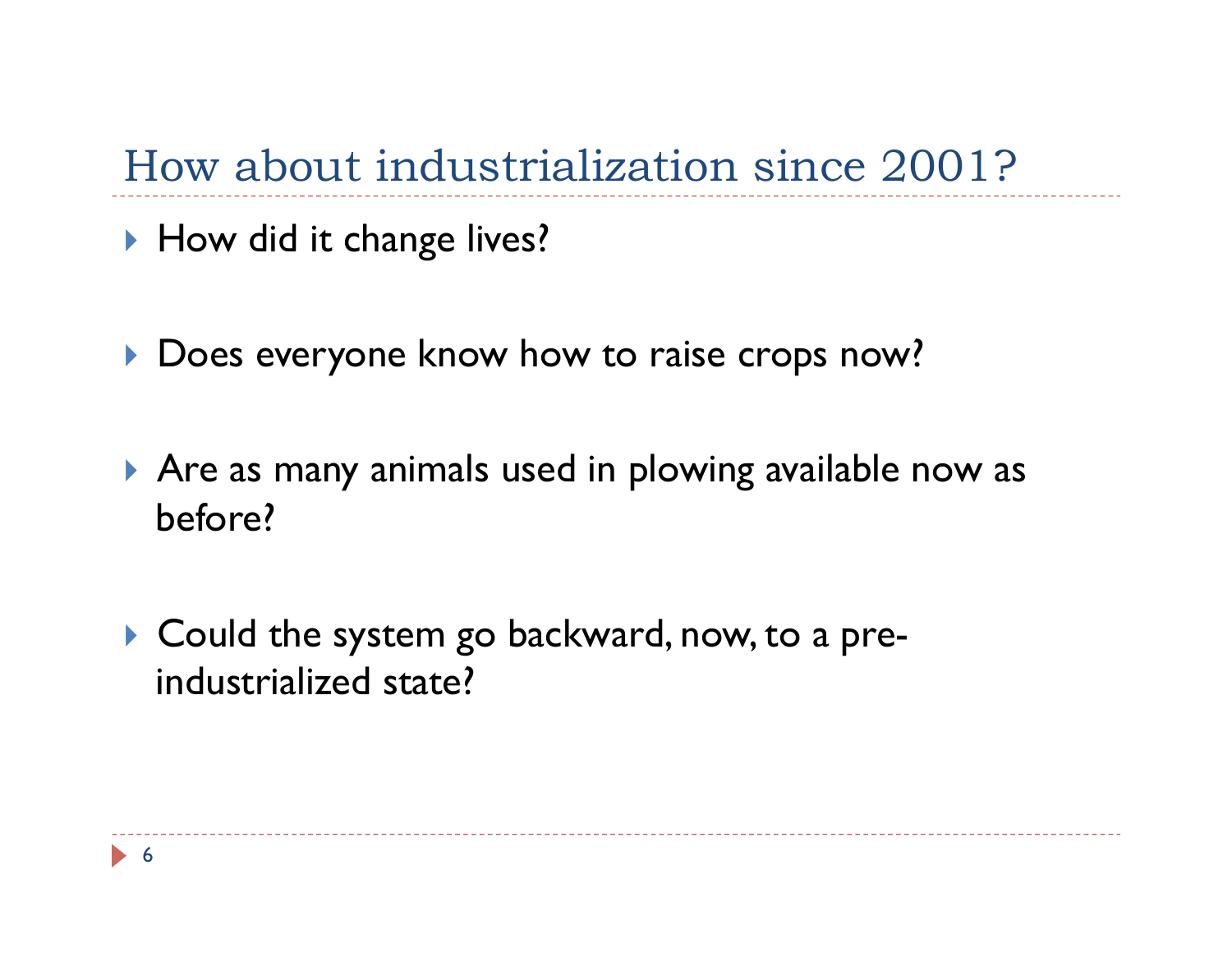With the industrialization, what happens to the cost of government?

- } Who pays for the new roads, bridges, train systems?
- ▶ Who pays for the food and housing of the elderly who now have their own apartments?
- ▶ How do schools change?
- ▶ How does healthcare change?
- ▶ How do tax levels change?
- If Is it possible to go backward?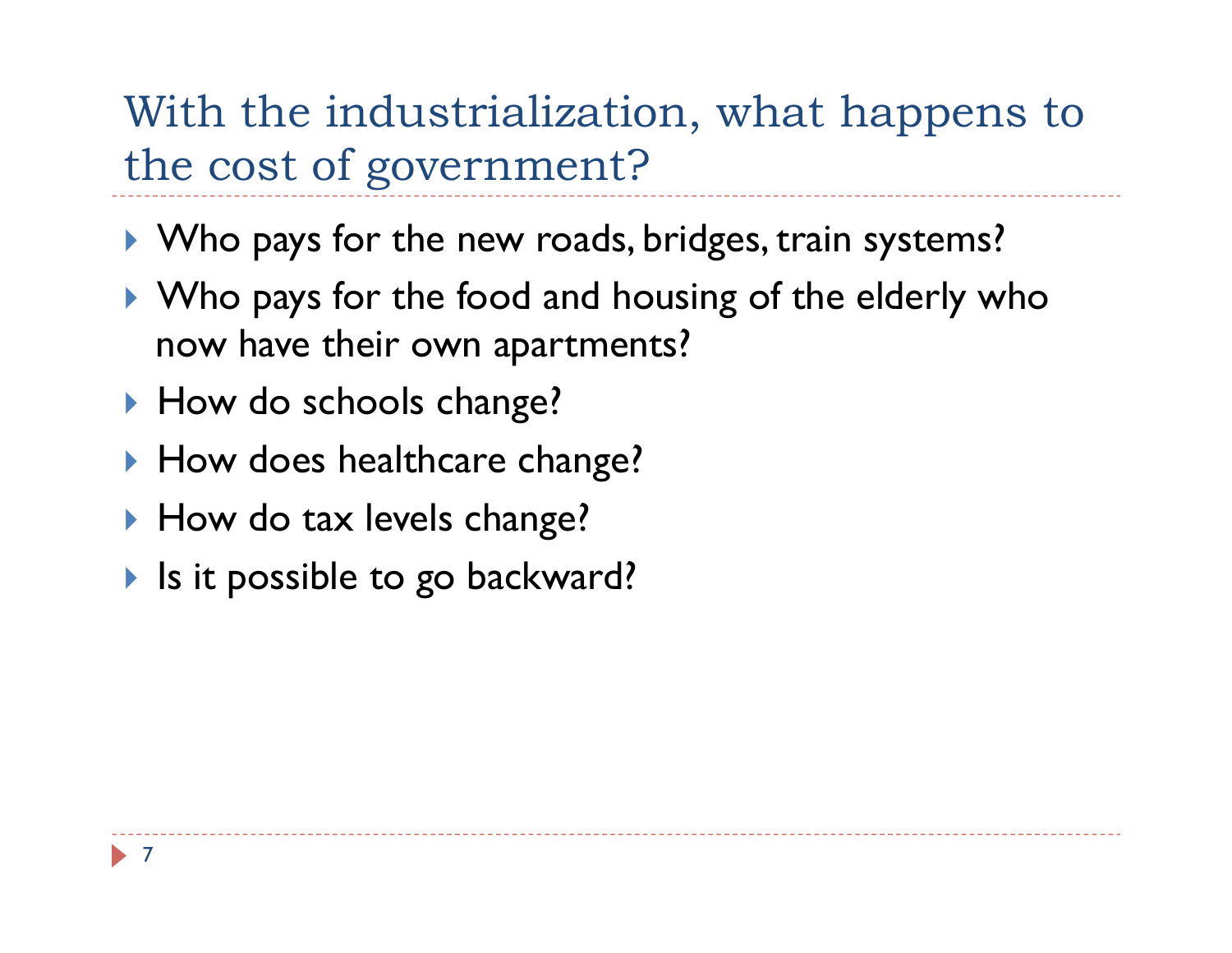### In the United States, government costs have risen sharply compared to wages



Based on data of the US Bureau of Economic Analysis.

8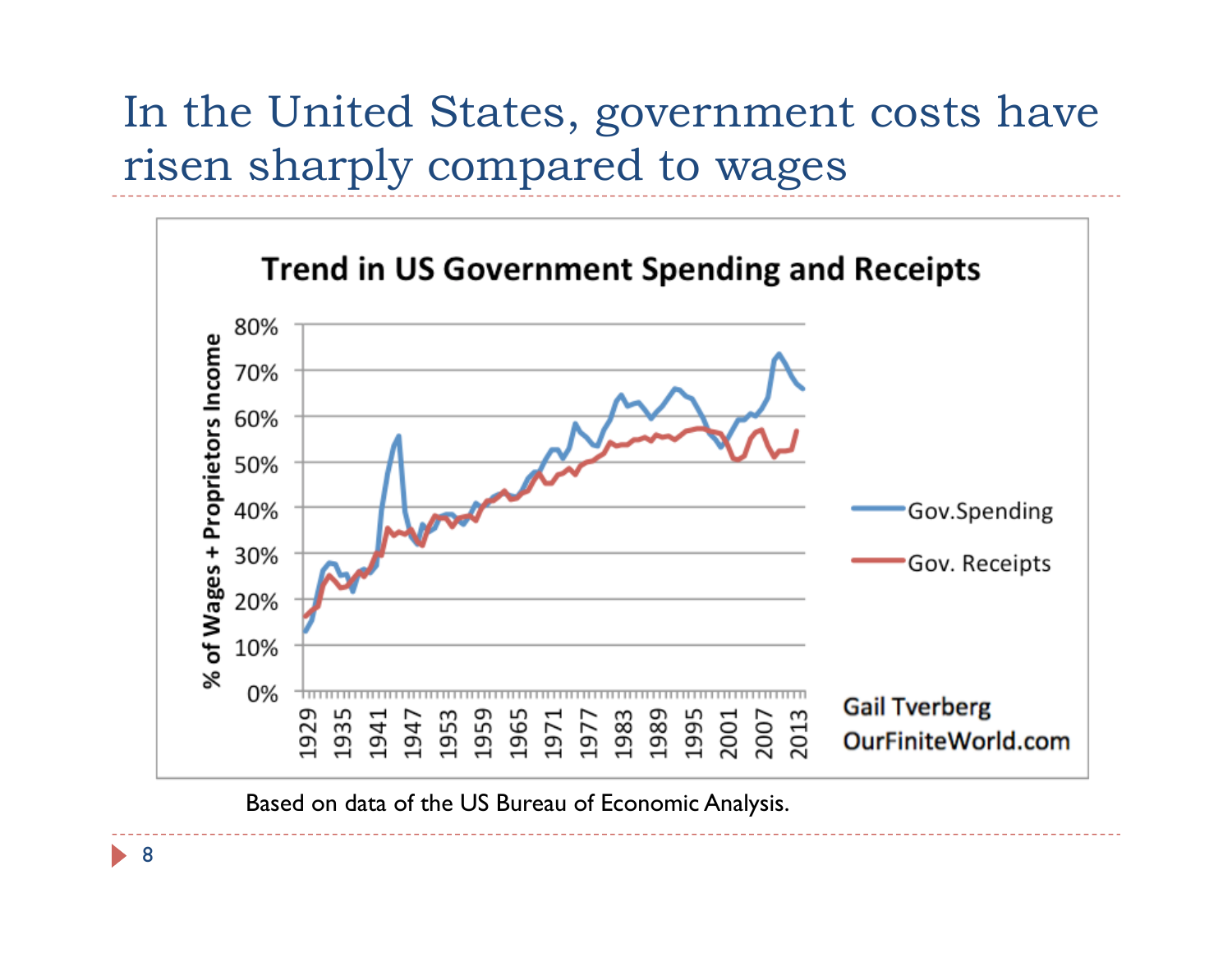Summary of a few characteristics of a networked economy

▶ Economy tends to grow over time, as energy is added

- ▶ Economy does not shrink back well
	- **Model shows the economy as hollow for this reason**
- ▶ Government tends to grow disproportionately to the economy as a whole

![](_page_8_Picture_5.jpeg)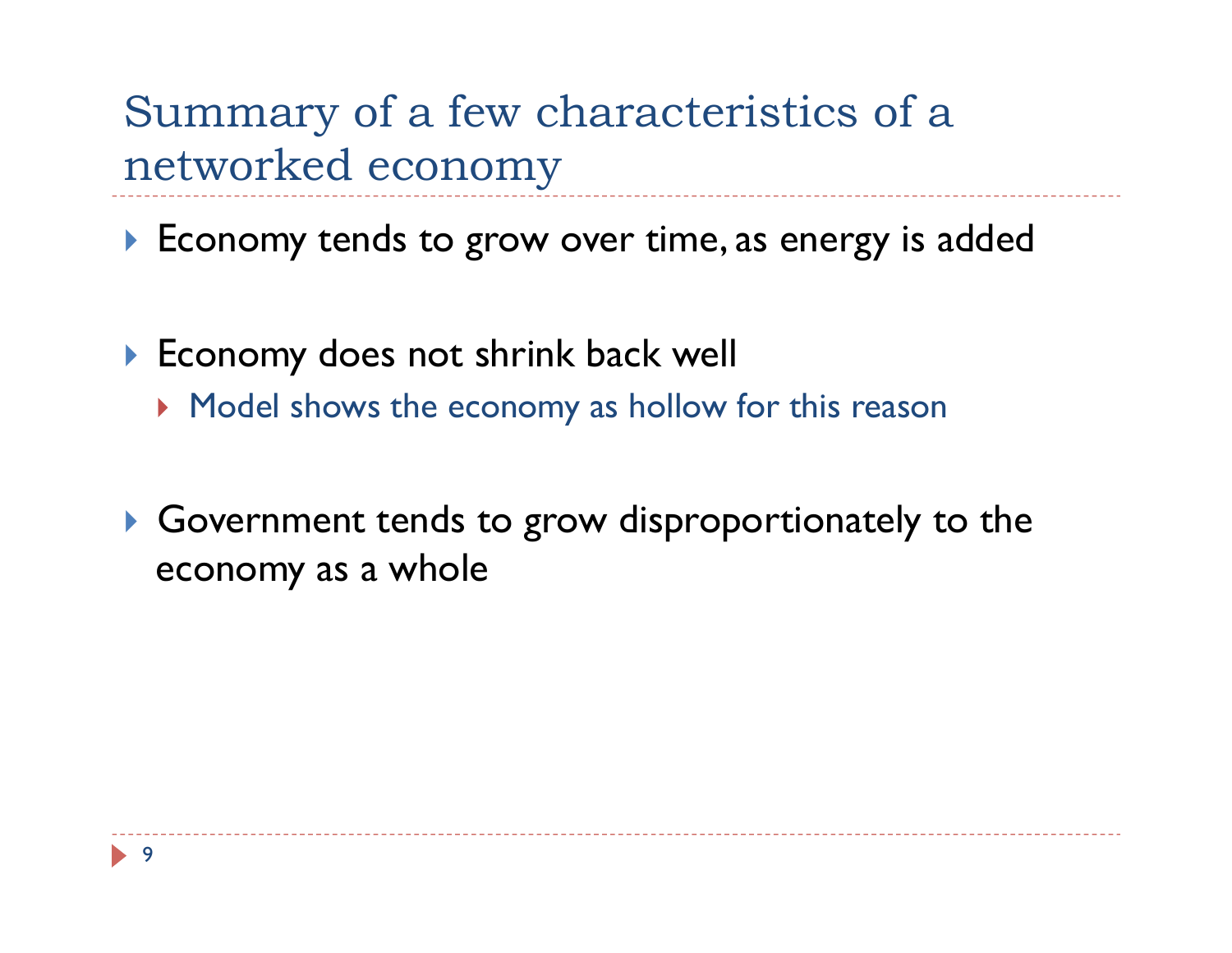## Such systems studied in recent years

- ▶ By systems analysts Complex Adaptive Systems
	- **> System grows in complexity**
	- ▶ Adapts to changing conditions
- $\triangleright$  By physicists Dissipative Structures
	- ▶ Ilya Prigogine Nobel Prize in 1977
		- } Earliest work on such systems
	- **Francois Roddier Economy as Dissipative Structure** 
		- } Thermodynamique de l'evolution
		- ▶ Published in 2012 in France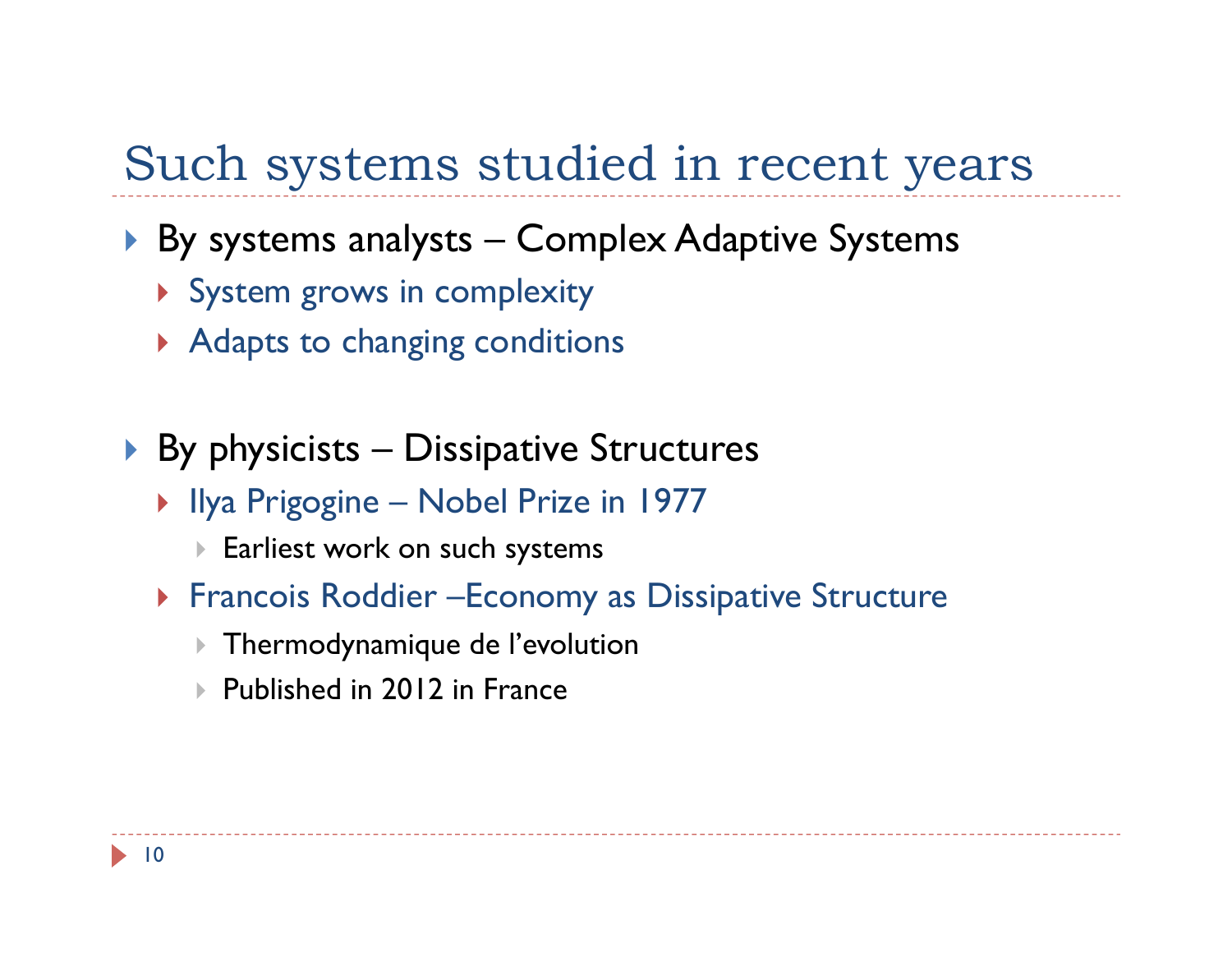## Dissipative structures

- **If** Tend to form in thermodynamically "open" systems
- **Receive energy from an outside source** 
	- } Allows growth for a temporary period
	- ▶ System "self-organizes"
	- **Permanent growth not possible in a finite system**
- } For example, all plants and animals are dissipative structures
	- ▶ Grow, eventually die
	- ▶ Receive energy from the sun, food
- ▶ Hurricanes are also dissipative structures
	- ▶ Receive energy from hot sea water, sun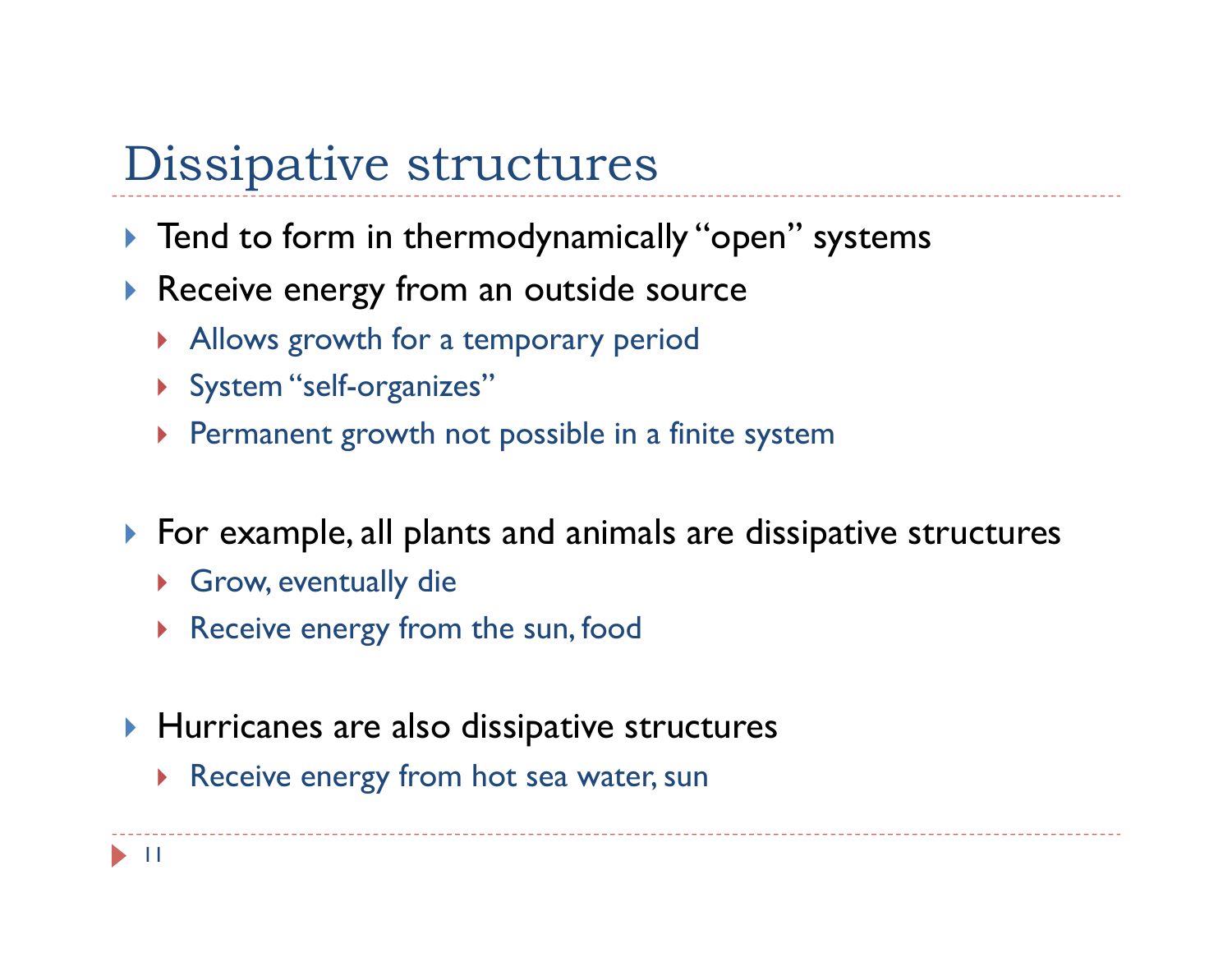# Economy as a dissipative stucture

#### ▶ Receives energy from many sources

- **Human energy**
- ▶ Animals used by humans
- ▶ Burning wood and "biomass"
- ▶ Fossil fuels
- **Nuclear electricity**
- **Hydroelectricity**
- ▶ Other so-called "renewables"
- ▶ Grows and self-organizes, almost like a living being
- } History shows that many economies have collapsed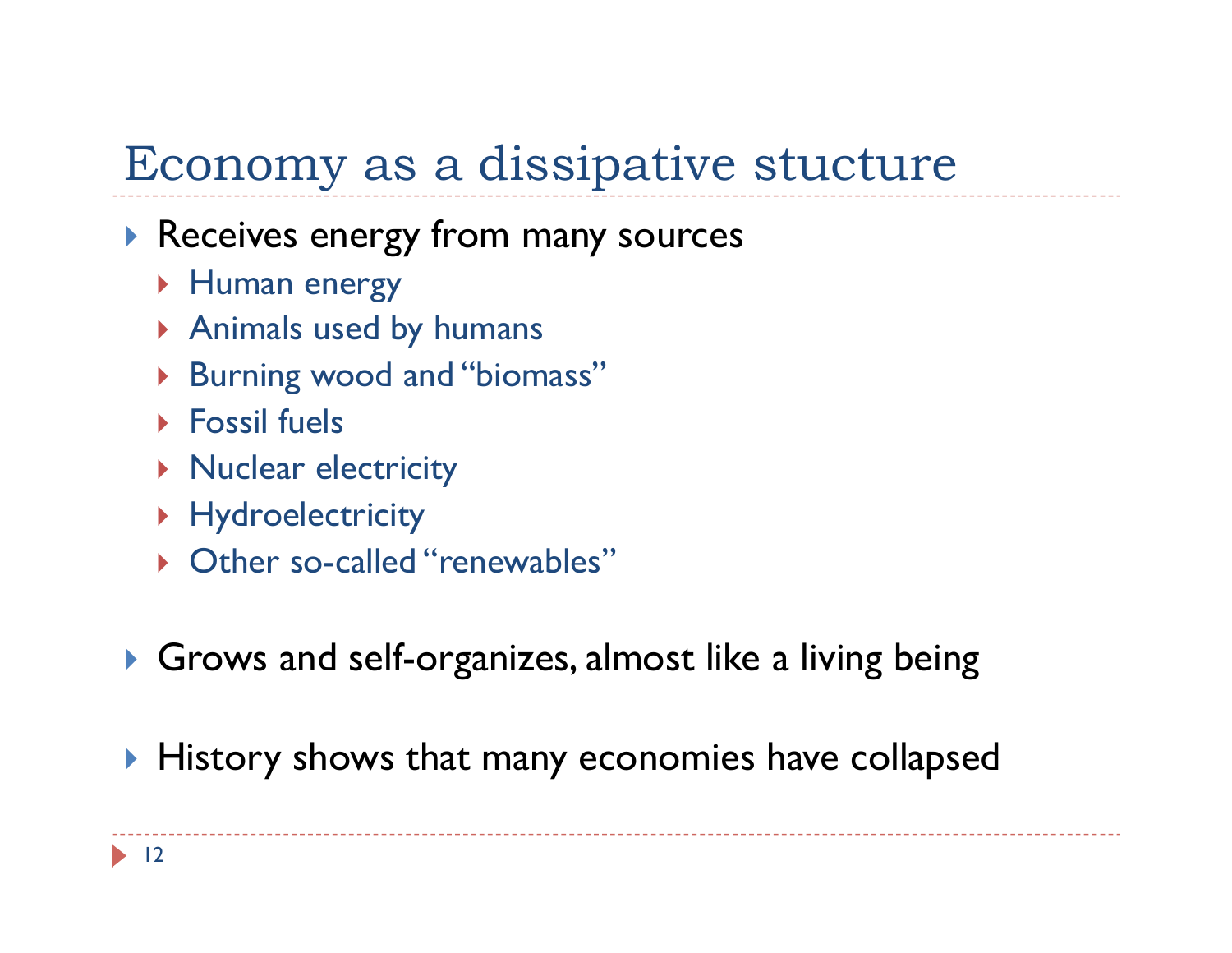### Several scientists have studied economies that have failed

- } *The Collapse of Complex Societies, 1988* 
	- **By Joseph Tainter, Archeologist**
	- } Emphasized the need for increasing complexity as society grew
	- Also the role of diminishing returns
- } More notable: *Secular Cycles,* 2009
	- **Lead author Peter Turchin, evolutionary biologist**
	- **> New science of "Cliodynamics"**
	- } Studied details of eight agricultural civilizations that collapsed
	- **If** Looked at precisely what happened
		- } How growth occurred: wages, prices, debt, reason for downfall
		- ▶ Based on detailed original records
	- } Goal: Determine why history takes place as it does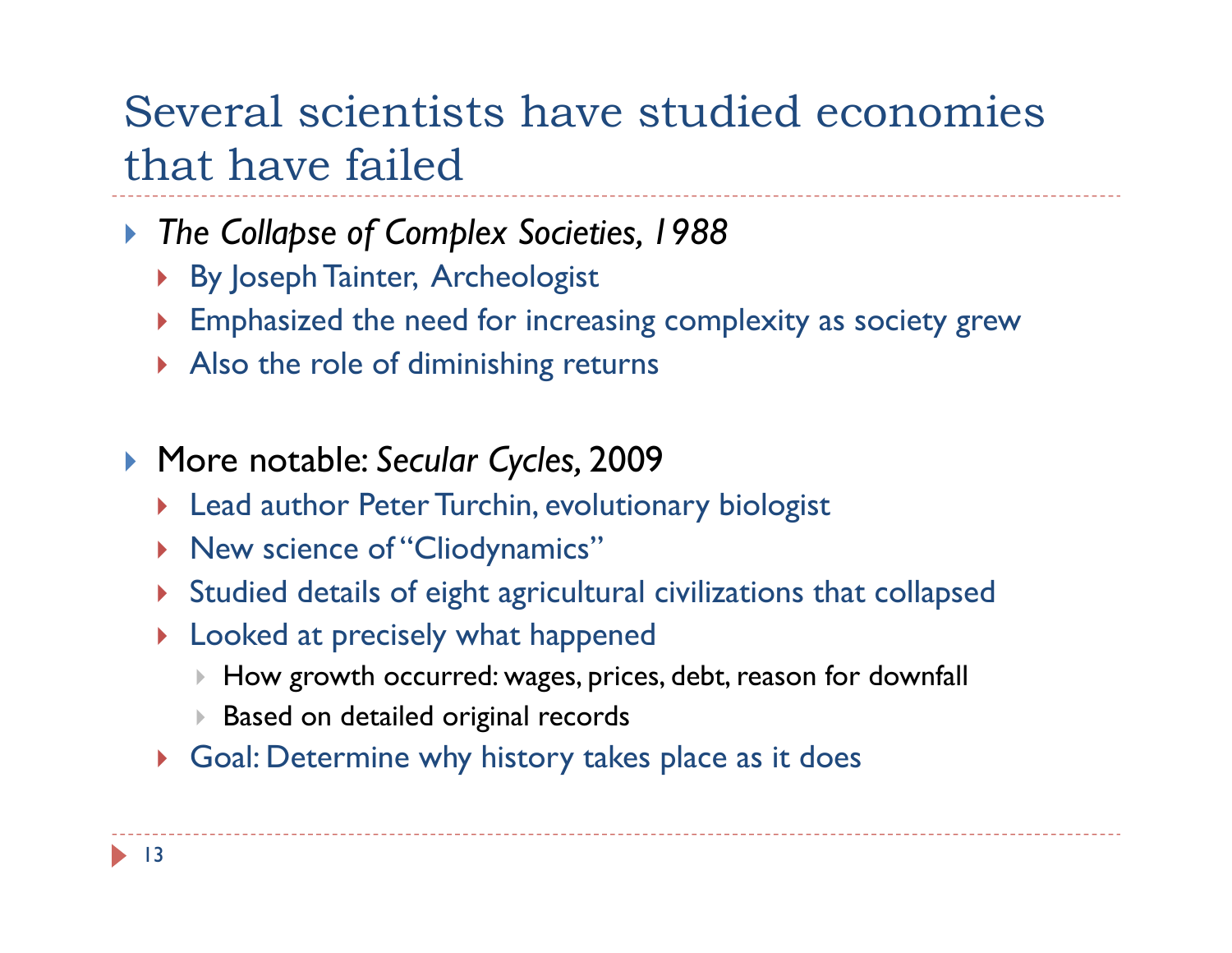# Findings of *Secular Cycles*

- ▶ Population typically found a new agricultural resource
	- ▶ Cleared land for farming
	- ▶ Or began using irrigation
	- } Current situation: World began using fossil fuels about 1800

#### ▶ Stage **1: Growth Stage** (often100+ years)

- } Population below the *carrying capacity of* the newly available resource
	- ▶ Plenty of room to add population
	- **Population grew rapidly** 
		- } Wages tended to rise
		- **Plenty of resources for everyone**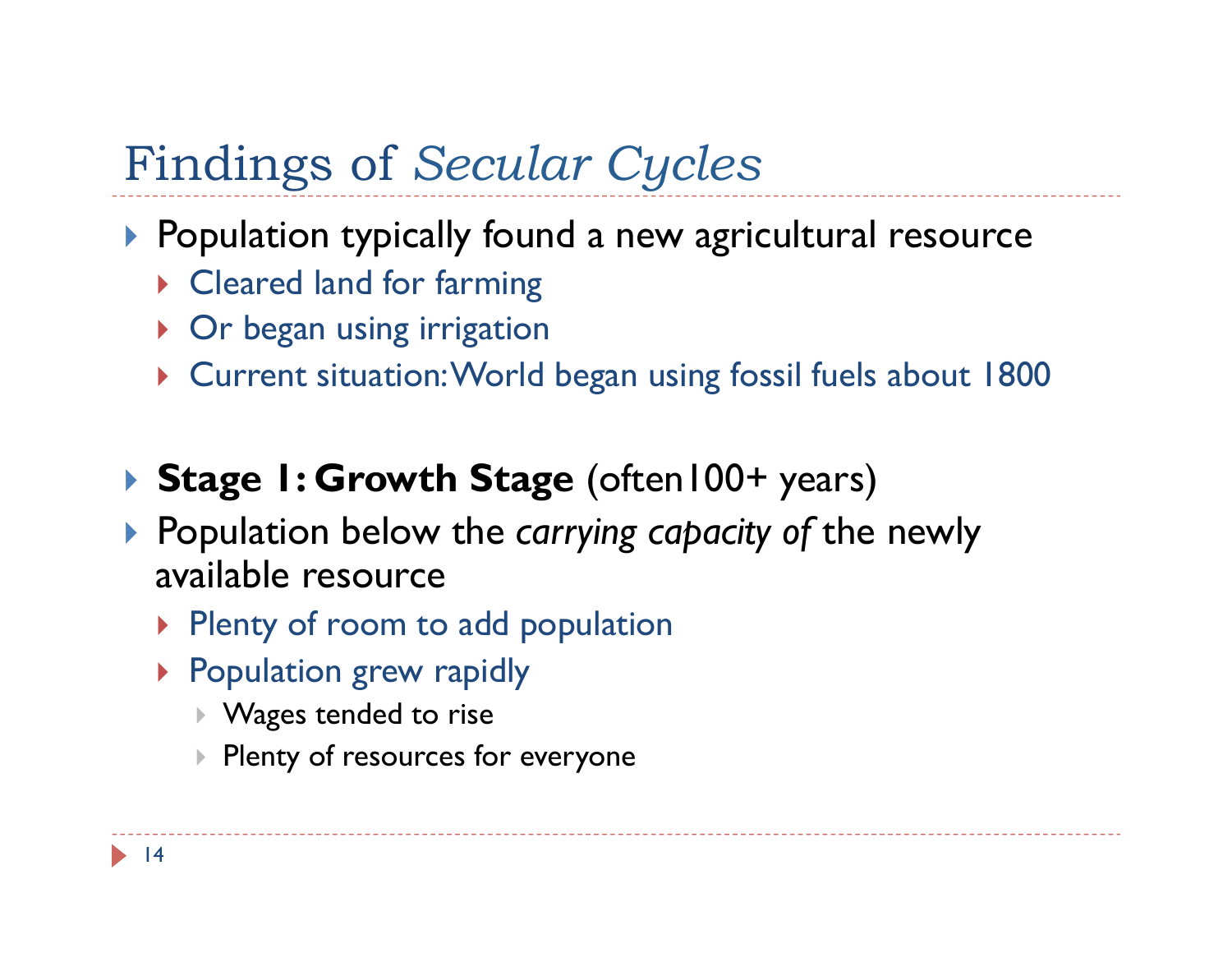# Findings of *Secular Cycles* (Continued)

#### **▶ Stage 2: Stagflation** (often 50 to 60 years)

- ▶ Population approaches the carrying capacity of the land with the new resource
	- ▶ Population growth slows
	- ▶ Wages start becoming a problem
		- } Not enough resources for new workers to make a good wage
		- } Nobles still receive high wage
		- } Increasing economic inequality
	- **Increasing prices of commodities**
	- **Increasing peasant indebtedness**
	- **I** Urbanization increasing
	- **Tax burdens heavy**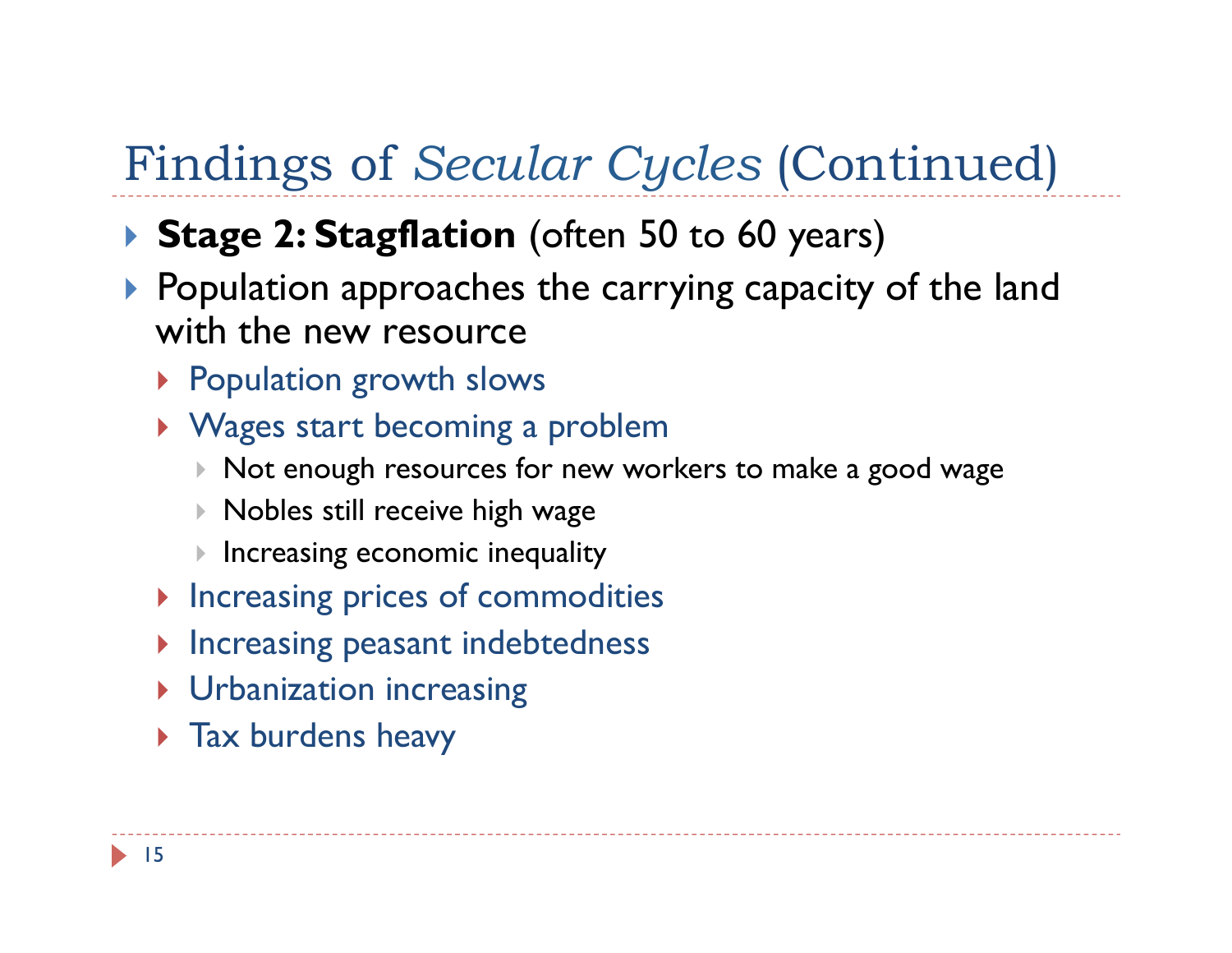# Findings of *Secular Cycles* (Continued)

- **Stage 3: Crisis Phase** (up to 50 years)
- ▶ Commodity prices high, very variable
- $\blacktriangleright$  Sociopolitical instability
	- **Tax system in a state of crisis**
	- } Can't collect enough taxes from impoverished peasants
	- ▶ May be civil war
- ▶ High concentration of land in hands of a few large owners
	- **High economic inequality**
- } Impoverished common workers subject to epidemics
	- **>** Not getting enough good food
- ▶ Population declines
- } Popular movements for abolition of debts, land reform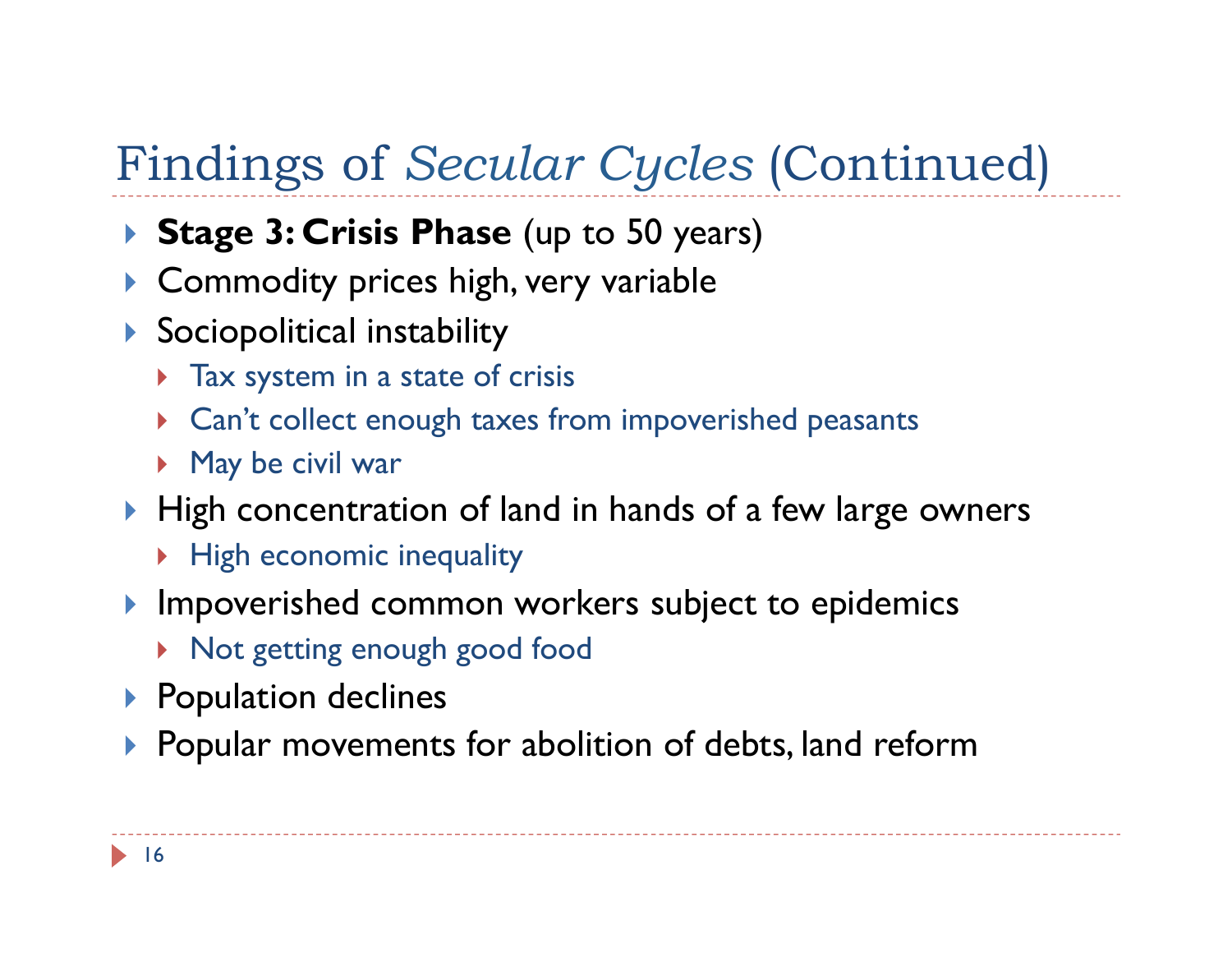# Findings of *Secular Cycles* (Continued)

- ▶ Stage 4: Intercycle (can be very long)
- ▶ Population is low
- } Government in state of disintegration or collapse
	- **Periodic attempts to restore**
- ▶ Abundant free land
	- ▶ By may not be secure enough to farm
	- ▶ Lack of government to protect against intruders
- **If** Trade mostly local
	- ▶ Long distance networks interrupted
- $\blacktriangleright$  Susceptible to invasions
- $\blacktriangleright$  Handicrafts, artisanship declining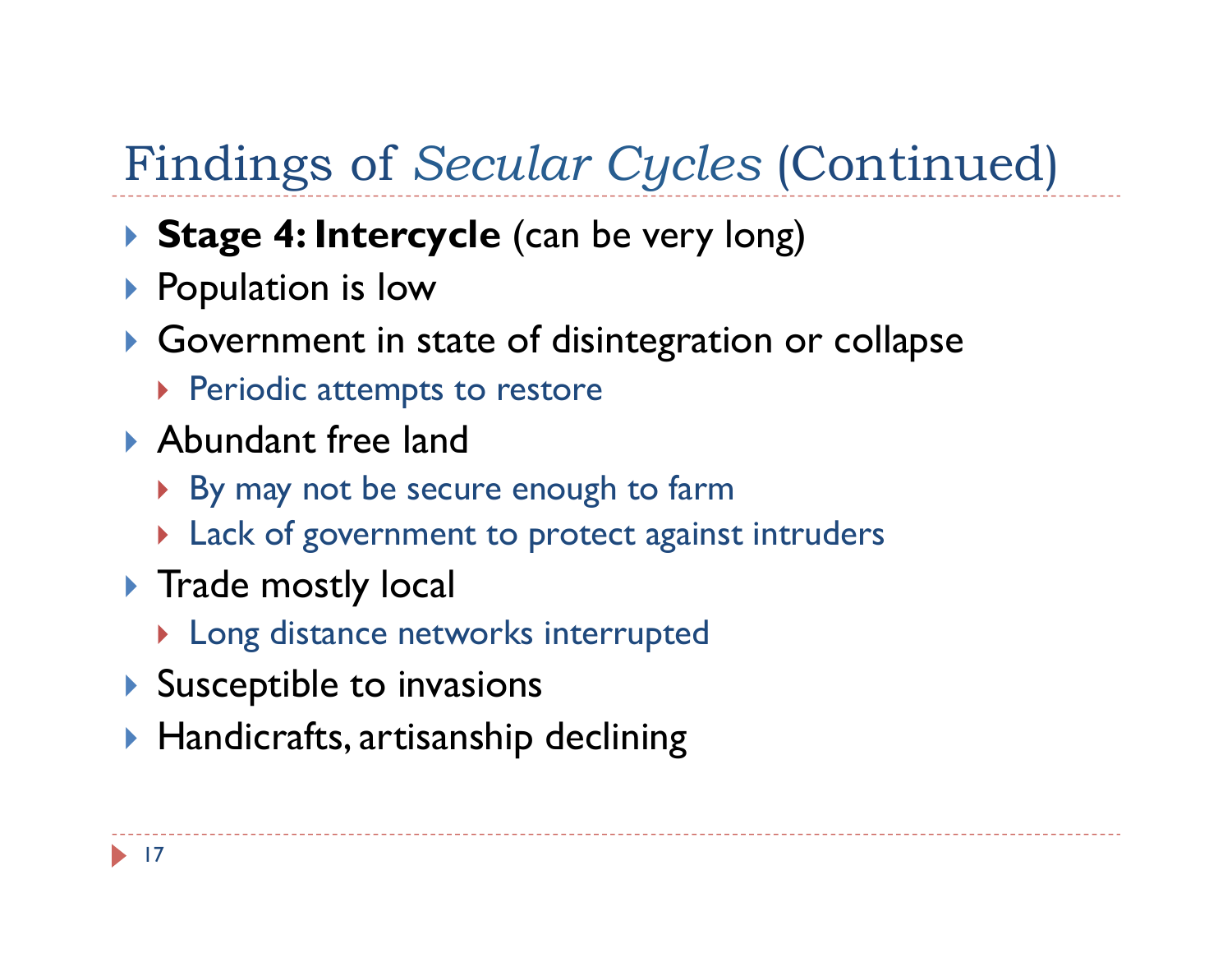## General Shape of Collapse in Non-Industrial Economies

![](_page_17_Figure_1.jpeg)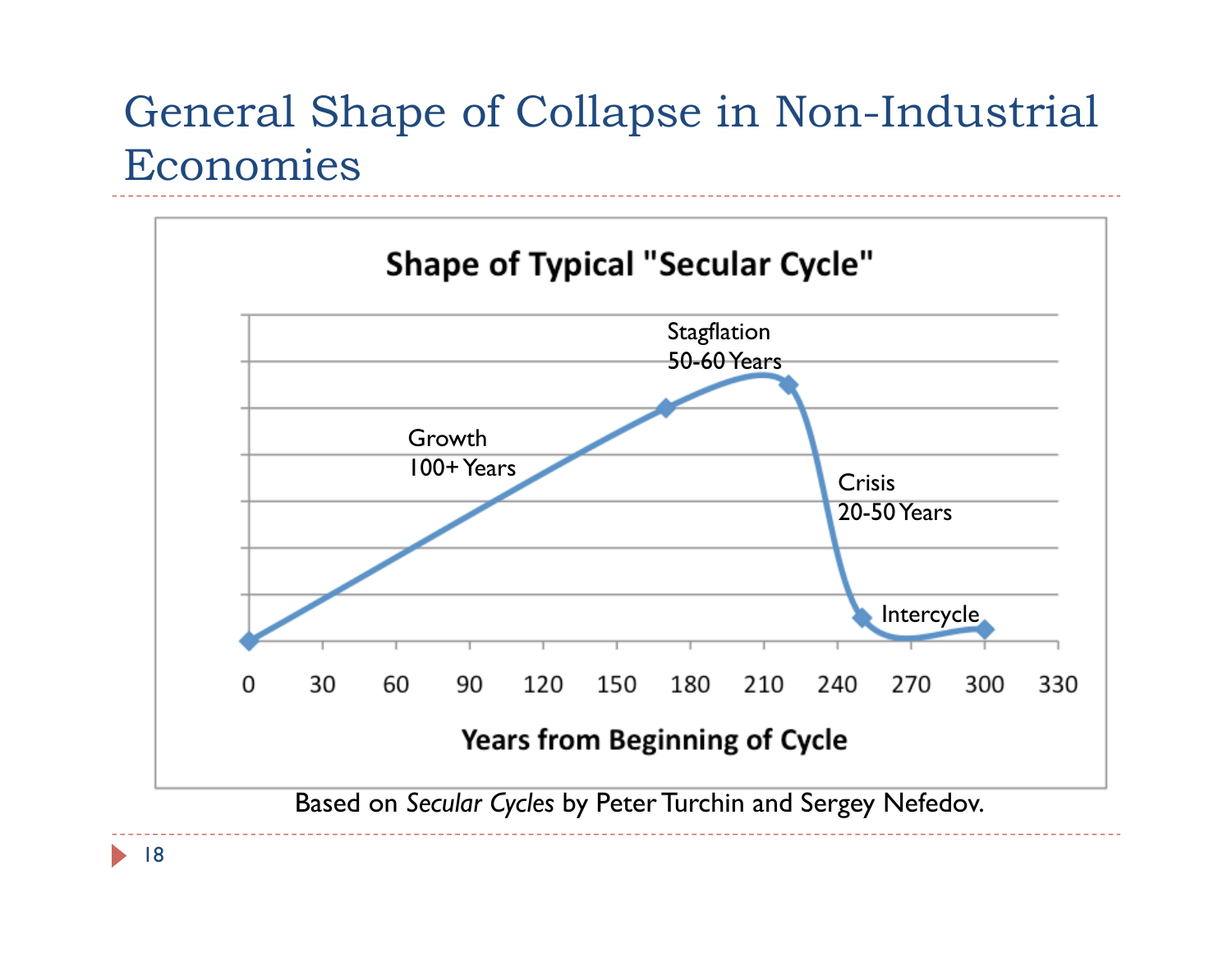# What Peter Turchin is saying is

- ▶ Falling wages of the common worker, net of taxes, are likely to lead to collapse
	- } Government can't collect enough tax dollars
	- ▶ Government likely to fail
	- } Financial system, as part of government, may also disappear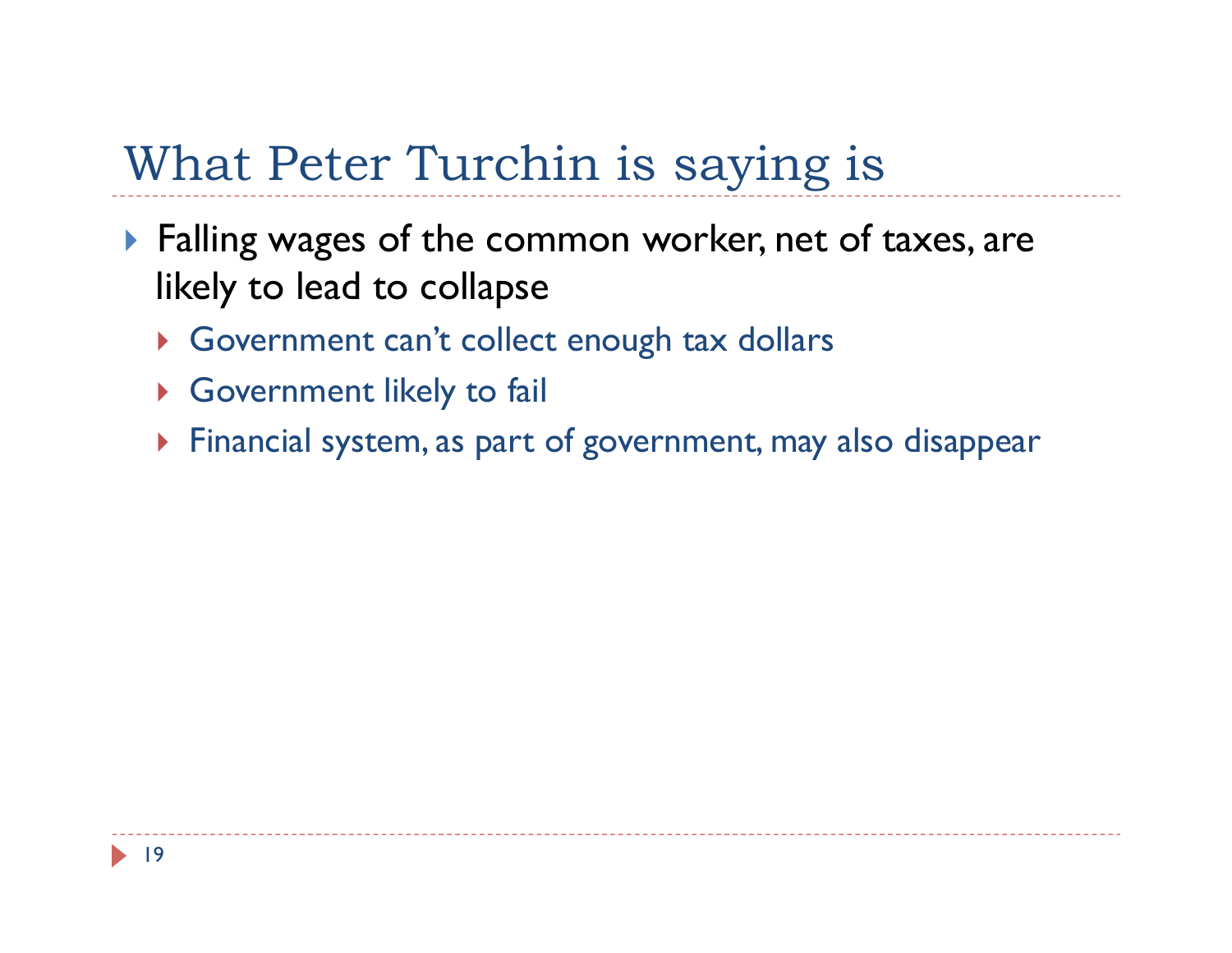# Our civilization is different

#### ▶ Secular Cycles studied agricultural societies

- ▶ No electricity
- ▶ No fossil fuels
- ▶ Our situation is likely different
	- } Farmers, if they survived, could move elsewhere and farm
	- } Today, how would a computer programmer survive?
		- If no computers or electricity available
		- } And computer programmer didn't know how to farm
	- ▶ We are much more specialized
- ▶ World economy is now integrated
	- } Hard for one part of the world to collapse and others continue